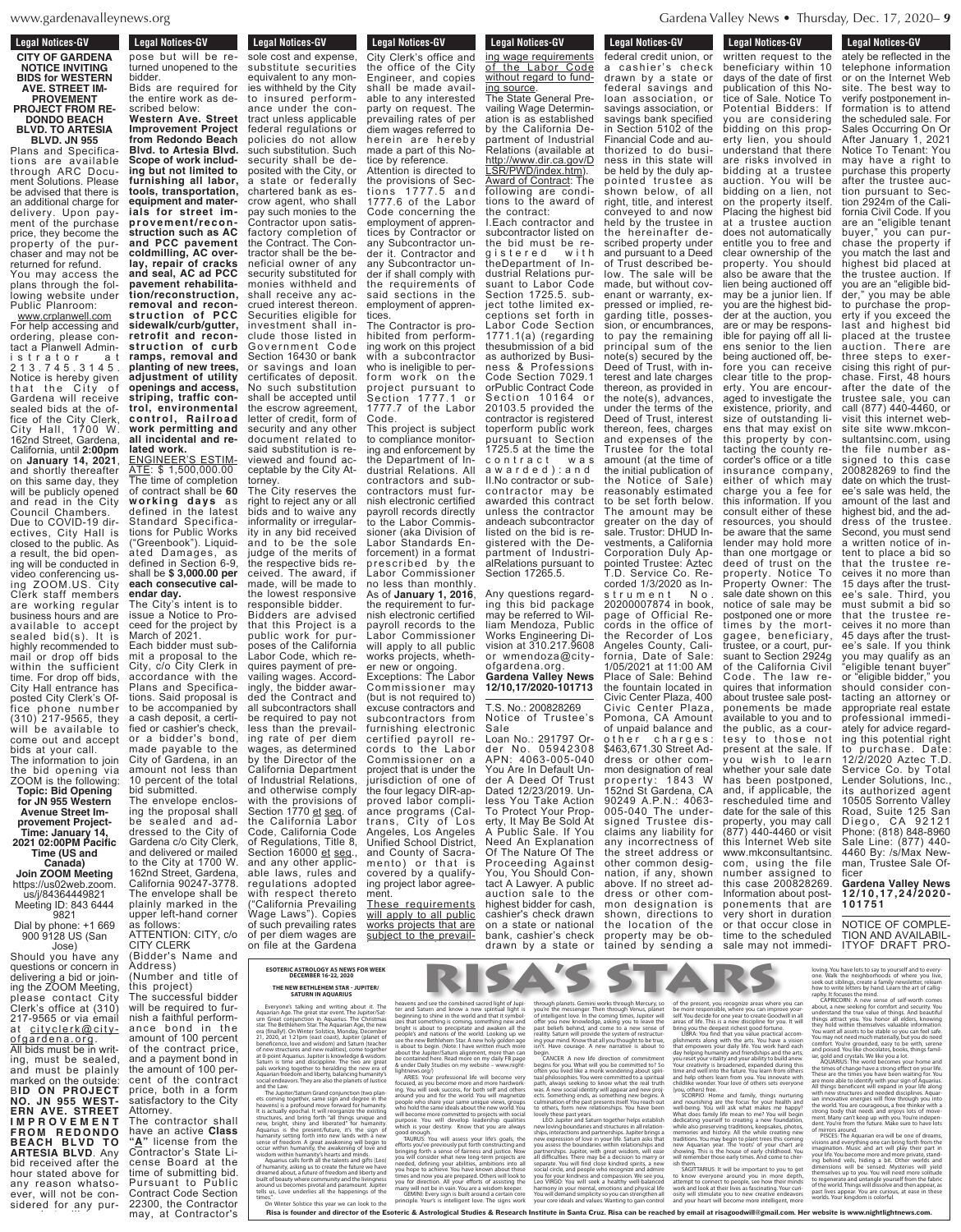time and date to be de-

ing date is scheduled, another notice will be released for a minimum of 30 days prior to the public hearing.RE-VIEWING LOCA-TIONSDue to the Covid-19 pandemic and closure of County facilities, and to ensure public access to the Draft PEIR, the document is available for review on the following website:http://planning.l acounty.gov/Green-Zones/Documents The document is also available on the Department's website at http://planning.lacounty .gov/case by typing the project number 2018- 003209 into the Search Case Archive Window. Please submit written comments on the Draft PEIR to Tahirah Farris of the Department of Regional Planning at the above address. You may also fax your written comments to

 $\frac{1}{2}$  can sub-complete  $\frac{1}{2}$ **Legal Notices-GV** Legal Nutles-GV GRAM ENVIRON-MENTAL IMPACT RE-PORT for Green Zones Program PROJECT NO. 2018-003209-(1- 5)ADVANCE PLAN-NING CASE NO. RP-PL2018004809GEN-ERAL PLAN AMEND-M E N T N O . RPPL2020002900EN-VIRONMENTAL AS-SESSMENT NO. RP-PL2020002788STATE CLEARINGHOUSE N U M B E R 2020060242The Los Angeles County Department of Regional Planning, acting in the capacity of "Lead Agency" under the California Environmental Quality Act (CEQA) and the County Environmental Document Reporting Procedures and Guidelines, Chapter III, Section 304, has filed a "Notice of Completion and Availability" of a Draft Program Environmental Impact Report (Draft PEIR) for the Green Zones Program (Project, Green Zones Program, or proposed program). The Draft PEIR has been prepared in accordance with, and pursuant to CEQA, as amended, Public Resources Code Section 21000 et seq., and the "Guidelines for Implementation of the California Environmental Quality Act (State CEQA Guidel ines), California Code of Regulation, Title 14, Chapter 3, Sections 15000 et seq. Public Review PeriodThe formal public review period for the Draft PEIR will be from 12/17/20 to 2/1/21 (45 days). All comments received by the closing of the public review period will be considered in the Final EIR.SITE LOCATION-Countywide PRO-POSED PROJECTThe Green Zones Program aims to promote environmental justice by providing zoning requirements for industrial uses, vehicle-related uses, and recycling and solid waste uses that may disproportionately affect communities surrounding these land uses in alignment with State environmental justice initiatives, including the

(213) 626-0434, or e mail to GreenZones@planning lacounty gov. Should you have any questions, please call 213-974-6316. 12/17/20 **CNS-3424187# GARDENA VALLEY NEWS Gardena Valley News 12/17/2020-101857 NOTICE TO CREDITORS OF** Planning for Healthy Communities Act (SB 1000). The proposed program will also regu-

**BULK SALE AND IN-TENTION TO TRANS**late recycling and solid waste facilities in support of Senate Bill 1383 that focuses on waste diversion, and the California control to the California control to the California control to the California co

#### **CITY OF GARDENA BACKGROUND INVESTIGATION SERVICES FER ALCOHOLIC IGATION SERVICES** for **GITY OF BACKGROUND INVE**

**NOTICE OF REQUEST FOR PROPOSALS OR PROPOSALS NOTICE OF REQUE** 

PUBLIC NOTICE IS HEREBY GIVEN that the City of Gardena, California, invites and will receive proposals up to the hour of 12:00 p.m., January 28, 2021, for BACKGROUND INVEST-January 28, 2021, for BACKGROUND INVEST-<br>IGATION SERVICES in accordance with the City of Gardena Request for Proposals. Copies of this document and the necessary proposal response forms may be obtained from the City Clerk's Office located in City Hall, Room 106, 1700 West 162nd Street, Gardena, California; Planet Bids;<br>and the City of Gardena website at www.cityofgardena.org.  $E$ BY GIVEN that the  $n =$ na, invites and will re- $\frac{1}{2}$  hour of 12:00 p.m., ccordance with the City sary proposal response om the City Clerk's Of- $\sum_{k=1}^{\infty}$  TOC, 1700, West and the City of Gardena website at www.city-PUBLIC NOTICE IS F City of Gardena, Califo ceive proposals up to January 28, 2021, for I IGATION SERVICES in document and the nec $\epsilon$ forms may be obtained fice located in City Hal

Dated this 17th day of December, 2020 /s/ Mina Semenza, City Clerk of the City of Gardena, California Gardena Valley News 12/17/2020-101859  $\text{cember, } 2020$  $\gamma$  Clerk of the City of  $\overline{\mathbf{S}}$ Dated this 17th day of D /s/ Mina Semenza, C Gardena, California

**Legal Notices-GV CREDITORS OF BULK BULK BULK IN TENTION TO TRANS-FER ALCOHOLIC BEVERAGE LICENSE** (U.C.C. 6101 et seq. and B & P 24073 et seq.) Escrow No. 1002-SS Notice is hereby given that a bulk sale of as-**Legal Notices-GV Legal Nutries-GV** diversion, and the California Global Warming Solutions Act of 2006  $(AB 32 and SB$ 535).The proposed project includes a Zone Change for 28 parcels and proposed land use category designated for 15 of those parcels loc-

sets and a transfer of alcoholic beverage license is about to be made. The name and address of the Seller/Licensee is: AK-DOK, LLC 2022 VIA CERRITOS, PALOS VERDES ESTATES, CA 90274 The business is known as: BRISTOL 76 GAS **STATION** ated in the communities of Florence-Firestone, West Rancho Dominguez-Victoria, West Carson, and Willowbrook. Zones will be changed from M-2 (Heavy Manufacturing) to M-1 (Light Manufacturing). SUMMARY OF turing). SUMMARY OF<br>significant Environmental iMPACTSThe

The name and address of the Buyer/Transferee is: G & M OIL CO INC, 16868 A LANE, HUNT-INGTON BEACH, CA 90212 As listed by the Draft PEIR concluded that impacts associated with the Green Zones Program would result in significant and unavoidable impacts related to, cultural resources, tribal cultural

Seller/Licensee, all other business names and addresses used by the Seller/Licensee within three years before the date such list was sent or delivered to the Buyer/Transferee are: NONE The assets to be sold resources, and noise. Public HearingA public hearing on the Project and the Draft PEIR will be scheduled before the Los Angeles County Regional Planning Commission at a termined. Once a hear-

are described in general as: FURNITURE, FIXTURES, EQUIP-MENT, GOODWILL, INVENTORY OF STOCK IN TRADE AND ABC LICENSE and are located at: 3 0 6 7 B R I S T O L STREET, COSTA MESA, CA 92626 The ABC License to be transferred is: OFF-SALE BEER AND WINE License No. 20- 528917 now issued for the premises located at: 3067 BRISTOL STREET, COSTA MESA, CA 92626 The anticipated date of the bulk sale is UPON ISSUANCE OF THE PERMANENT ABC LI-CENSE TO BUYER at the office of: INNOV-ATIVE ESCROW, INC., 28212 KELLY JOHNSON PKWY, STE. 110, VALENCIA, CA 91355 The amount of the purchase price or consideration in connection with the transfer of the license and business,

including the estimated inventory, is the sum of \$405,000.00, which consists of the following: DESCRIP-TION, AMOUNT: CASH \$405,000.00 It has been agreed between the Seller/Licensee and the intended Buyer/Transferee, as required by Sec. 24073 of the Business and Professions Code,

business and license is to be paid only after the transfer has been approved by the Department of Alcoholic Beverage Control.<br>Date:11/23/2020 AKDOK, LLC, A CALI-FORNIA LIMITED LI-ABILITY COMPANY, Seller(s)/Licensee(s) G & M OIL CO., INC., A CALIFORNIA COR-<sup>P</sup> <sup>O</sup> <sup>R</sup> <sup>A</sup> <sup>T</sup> <sup>I</sup> <sup>O</sup> <sup>N</sup> , Buyer(s)/Transferee(s) O R D - 1 2 9 7 8 7 - S GARDENA VALLEY NEWS 12/17/20 **Gardena Valley News 12/17/2020-101884**

that the consideration for the transfer of the

**Legal Notices-GV NOTICE OF PETITION TO ADMINISTER ESTATE OF: CONNIE HARRIS CASE NO. 20STPB10281**

Attorney for Petitioner To all heirs, beneficiaries, creditors, contingent creditors, and persons who may otherwise be interested in the WILL or estate, or both of CONNIE HAR-RIS. .<br>PFTITION FOR PROBATE has been filed by MAXINE HAR-RIS in the Superior Court of California, County of LOS A N G E L E S .

THE PETITION FOR PROBATE requests that MAXINE HARRIS be appointed as personal representative to administer the estate of the decedent.

THE PETITION requests authority to administer the estate under the Independent Administration of Estates Act. (This authority will allow the personal representative to take many actions without obtaining court approval. Before taking certain very important actions, however, the personal representative will be required to give notice to interested persons unless they have waived notice or consented to the proposed action.) The independent administration authority will be granted unless an interested person files an objection to the petition and shows good cause why the court should not grant the

authority. A HEARING on the petition will be held in this court as follows: 01/20/21 at 8:30AM in Dept. 67 located at 111 N. HILL ST., LOS ANGELES, CA 90012 IF YOU OBJECT to the granting of the petition, you should appear at the hearing and state your objections or file  $\omega$ vritten  $\dot{\rm}$ obiections with the court before the hearing. Your appearance may be in person or by your attorney. IF YOU ARE A CRED-ITOR or a contingent creditor of the decreditor of the de-<br>cedent, you must file your claim with the court and mail a copy to the personal repres entative appointed by the court within the later of either (1) four months from the date of first issuance of letters to a general personal representative, as defined in section 58(b) of the California Probate Code, or (2) 60 days from the date of mailing or personal delivery to you of a notice under section 9052 of the California Probate Code. Other California stat-

utes and legal authority may affect your rights as a creditor. You may want to consult with an attorney knowledgeable in California law.

YOU MAY EXAMINE the file kept by the court. If you are a person interested in the<br>estate, you may file with the court a Re-

**Legal Notices-GV** Legal Nutries-GV with the court a Re-<br>quest for Special Notice (form DE-154) of the filing of an inventory and appraisal of estate assets or of any petition or account as provided in Probate Code section 1250. A Request for Special Notice form is available from the court clerk.

PAUL R. KELLY, ESQ.<br>- SBN 282324, THE - SBN 282324, THE KELLY LAW FIRM 5150 E. PACIFIC COAST HWY. SUITE 775 LONG BEACH CA

90804 BSC 219174

12/17, 12/24, 12/31/20 **CNS-3424818# GARDENA VALLEY NEWS Gardena Valley News 1 2 / 1 7 , 2 4 , 31 / 2 0 2 0 -**

**1 0 1 9 3 2 ORDER TO SHOW CAUSE FOR CHANGE OF NAME CASE NO.**

**20TRCP00255** TO ALL INTERESTED PERSONS: Petitioner: GILBERT RODNEY RICKARD filed a petition with this court for a

decree changing names as follows: GIL-BERT RODNEY RICK-

ARD to GILBERT RUIZ RICKARD.<br>THE CC COURT OR-DERS that all persons interested in this matter shall appear before this court at the hearing indicated below to show cause, if any, why the petition for change of name should not be granted. Any person objecting to the name changes de-scribed above must file a written objection that includes the reasons for the objection at least two court days before the matter scheduled to be heard and must appear at the hearing to show cause why the petition should not be granted. If no written objection is timely filed, the court may grant the petition

without a hearing. **NOTICE OF HEARING 01/08/2021**

**9:00 a.m., Dept. M Room: 350 Superior Court of**

**California County of Los Angeles**

**825 Maple Avenue Torrance, CA 90503**

A copy of this Order to Show Cause shall be published at least once each week for four successive weeks prior to the date set for hearing on the petition in the following newspaper of general circulation, printed in this county: Gardena Val-<br>ley News ley News DATE: 11/02/2020 Deirdre Hill Judge of the Superior Court **Gardena Valley News 12/3,10,17,24/2020-**

**FBN Legal Notices-GV FICTITIOUS**

**101524**

**BUSINESS NAME STATEMENT 2020-185564**

SOUTH STANFORD VAN NESS AVENUE, The following person is doing business as: **ROLLING WHEELS PUBLISHING**, 15502

O'D FR F K **100267 FICTITIOUS** AVENUE, RANCHO DOMINGUEZ, CA 90220. Registered Owners: KELLIE SOUTH STANFORD AVENUE, RANCHO DOMINGUEZ, CA 90220. This business is conducted by: INDI-VIDUAL. The date registrant started to transact business under the fictitious business name or names listed above: N/A. Signed: KELLIE KNIGHT. This statement was filed with the County Recorder Office: 11/12/2020. Notice — This Fictitious Name Statement expires five years from the date it was filed in the office of the County Recorder Office. A new Fictitious Business Name Statement must be filed before that time. The filing of this statement does not of itself authorize the use in this state of a Fictitious Business Name in violation of the rights of another under federal, state or common law (see Section 14411 et.seq., Business and Professions Code). **Gardena Valley News 12/3,10,17,24/2020-**

**FBN Legal Notices-GV SUBANDING STANFORM** 

 $K$  N I G H T

### **FICTITIOUS BUSINESS NAME STATEMENT 2020-185565**

**100847**

The following person is doing business as: 1. **WAMUFAT INTERNA-TION A L COR P** 2 . **F A T I M O H M U H A M M E D** 3 . **F A T I M O H . O . M U H A M M E D** 4 **. F A T I M O H . O . MUHAMMED-JINADU** 5**. FATIMOH OMO-LOLA MUHAMMED**, 3786 1/7 WISCONSIN S T R E E T , L O S ANGELES, CA 90007. AI #ON 4182990. Reozyyu. Registered Owners:<br>WAMIJEAT ויי הא WAMUFAT INTERNA-TIONAL CORP, 1653 7TH STREET #149, SANTA MONICA, CA 90406. This business is conducted by: COR-PORATION. The date registrant started to transact business under the fictitious business name or names listed above: N/A. Signed: FATIMOH MUHAMMED, PRES-IDENT. This statement was filed with the County Recorder Office: 11/12/2020. Notice — This Fictitious Name Statement expires five years from the date it was filed in the office of the County Recorder Office. A new Fictitious Business Name Statement must be filed before that time. The filing of this statement does not of itself authorize the use in this state of a Fictitious Business Name in violation of the rights of another under federal, state or common law (see Section 14411 et.seq., Business and The following person is doing business as: **ORU ASSOCIATION OF SOUTHERN CALI-FORNIA**, 13850 GAR-N E T L A N E , GARDENA, CA 90247. Registered Owners: SAMUEL OKAFOR, 4701 WEST 131ST ST #A, HAWTHORNE, CA 90250 & CHINYERE OFOEGBU, 1 3 8 5 0 GARNET LANE, GARDENA, CA 90247. This business is conducted by: UNINCOR-PORATED ASSOCI-ATION OTHER THAN A PARTNERSHIP. The date registrant started to transact business under the fictitious business name or names listed above: N/A. Signed: SAMUEL OKAFOR, GENERAL PARTNER. This statement was filed with the County Recorder Office: 11/12/2020. Notice — This Fictitious Name Statement expires five years from the date it was filed in the office of the County Recorder Office. A new Fictitious Business Name Statement must be filed before that time. The filing of this statement does not of itself authorize the use in this state of a Fictitious Business Name in violation of the rights of another under federal, state or common law (see Section 14411 et.seq., Business and Professions Code). **Gardena Valley News 12/3,10,17,24/2020- 100848**

The following person is doing business as: **UP-F RON T P ROD U C - TIONS**, 13111 SOUTH

**100268**

doing business as: **MA-**

**Busines n**  $x^2 + y^2 = 0$  **C**  $x^2 + y^2 = 0$  **C**  $x^2 + y^2 = 0$  **C**  $x^2 + y^2 = 0$  **C**  $x^2 + y^2 = 0$  **C**  $x^2 + y^2 = 0$  **C**  $x^2 + y^2 = 0$  **C**  $x^2 + y^2 = 0$  **C**  $x^2 + y^2 = 0$  **C**  $x^2 + y^2 = 0$  **C**  $x^2 + y^2 = 0$  **C**  $x^2 + y^2 = 0$  **C**  $x^2 + y^2 = 0$  **C**

**FBN Legal Notices-GV 2020-185571**

**The Following Person is a following person in the following person in the following person is a following person in the following person in the following person is a following person in the following person in the followi** doing business as: **MA-TOES-FABRICS & JEWELRY STORE**, 5831 WEST PICO BLVD, LOS ANGELES CA 90019. Registered Owners: MODINA SEKONI, 5831 WEST PICO BLVD, ANGELES, CA 90019. This business is conducted by: INDIVIDU-AL. The date registrant started to transact business under the fictitious business name or names listed above: N/A. Signed: MODINA SEKONI. This statement was filed with the County Recorder Office: 11/12/2020. Notice — This Fictitious Name Statement expires five years from the date it was filed in the office of the County Recorder Office. A new Fictitious Business Name Statement must be filed before that time. The filing of this statement does not of itself authorize the use in this state of a Fictitious Business Name in violation of the rights of another under federal, state or common law (see Section 14411 et.seq., Business and Professions Code). **Gardena Valley News 12/3,10,17,24/2020- 100269 FON LEGAL NUTTLES-CIV** GARDENA, CA 90249. Mailing address: PO BOX 1333, GARDENA, CA 90249 Registered<br>Owners: KEITH Owners: ŘEITH<br>O'DFRFK 13111 SOUTH VAN NESS AVENUE, GARDENA, CA 90249. This business is conducted by: INDIVIDUAL. The date registrant started to transact business under the fictitious business name or names listed above: 01/1985. Signed: KEITH O'DEREK. This statement was filed with the County Recorder Office: 11/12/2020. Notice — This Fictitious Name Statement expires five years from the date it was filed in the office of the County Recorder Office. A new Fictitious Business Name Statement must be filed before that time. The filing of this statement does not of itself authorize the use in this state of a Fictitious Business Name in violation of the rights of another under federal, state or common law (see Section 14411 et.seq., Business and Professions Code). **Gardena Valley News 12/3,10,17,24/2020-**

**BUSINESS NAME STATEMENT 2020-185569**

**FBN Legal Notices-GV** 

**FICTITIOUS BUSINESS NAME STATEMENT 2020-185580**

The following person is doing business as: **P L A Z A D E N T A L** , 14240 S. VERMONT AVE, GARDENA, CA 90247. Registered Owners: ENRICO J. RID FAU DDS DENTAL CORP, 14240 **SERMONT AVE** GARDENA, CA 90247. This business is conducted by: CORPORA-TION. The date registrant started to transact business under the fictitious business name or names listed above: N/A. Signed ENRICO J. RIDEAU DDS, PRESIDENT. This statement was filed with the County Recorder Office 11/12/2020. Notice — This Fictitious Name Statement expires five years from the date it was filed in the office of the County Recorder Office. A new Fictitious Business Name State-ment must be filed before that time. The filing of this statement does not of itself authorize the use in this state of a Fictitious Business Name in violation of the rights of another under federal, state or common law (see Section 14411 et.seq., Business and Professions Code). **Gardena Valley News 12/3,10,17,24/2020- 100090**

# **FICTITIOUS BUSINESS NAME STATEMENT**

**2020-196699** The following person is doing business as: **IS-RAEL AUTOMOTIVE REPAIR**, 18435 S. FIGUEROA ST., GARDENA, CA 90248. Registered Owners: IS-RAEL ROSALES, 9605 SAN VINCENTE AVE. The following person is SOUTH GATE, CA

Professions Code). **Gardena Valley News 12/3,10,17,24/2020- FICTITIOUS BUSINESS NAME STATEMENT 2020-185571**